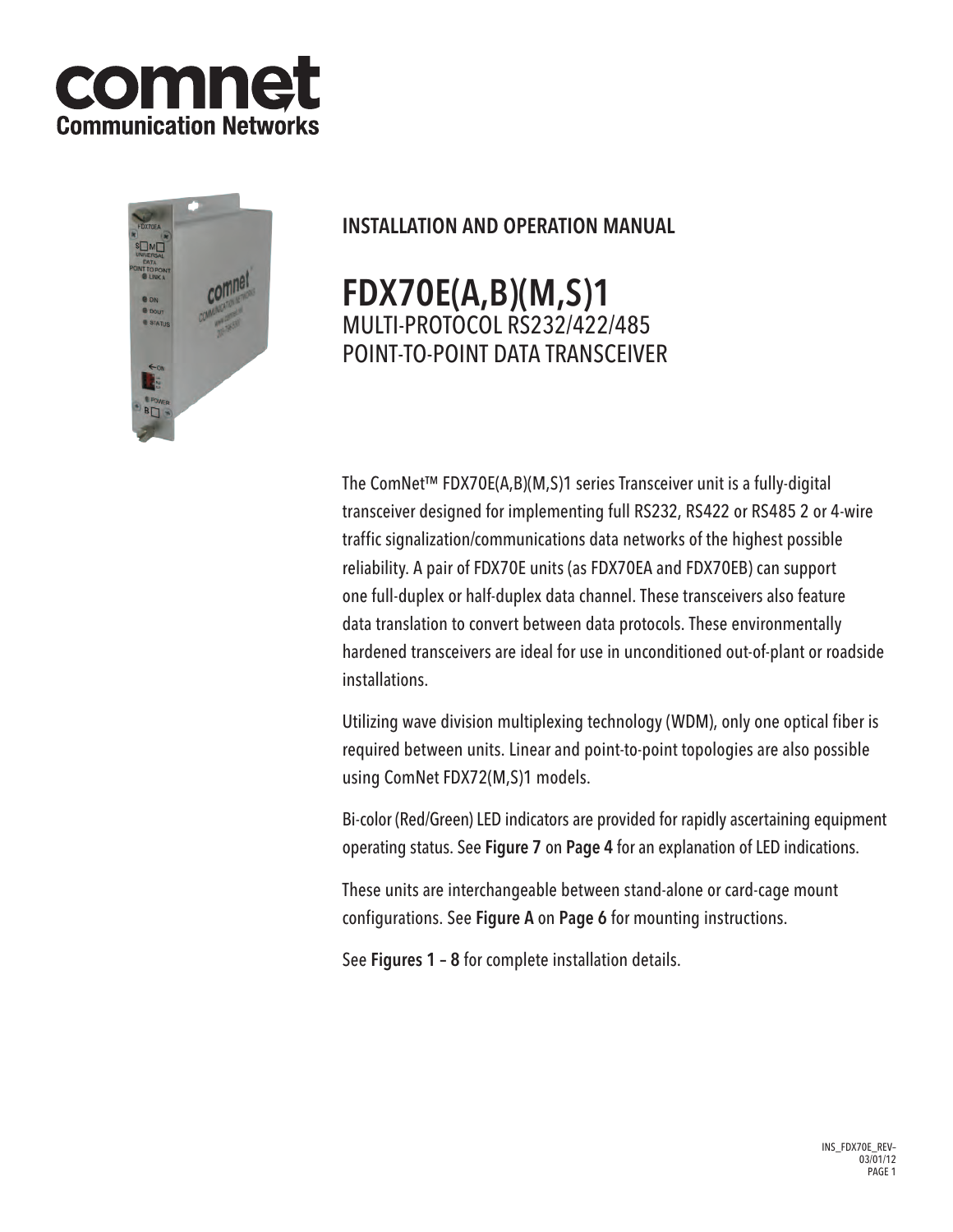### FIGURE 1 – FDX70E FIBER CONNECTIONS



NOTE: Remove Electrical Connector for Rack Mount Units



# $10$

**J**⊙

 $\circledcirc$ 

⊙

INS\_FDX70E\_REV–  $03/01/12$ PAGE 2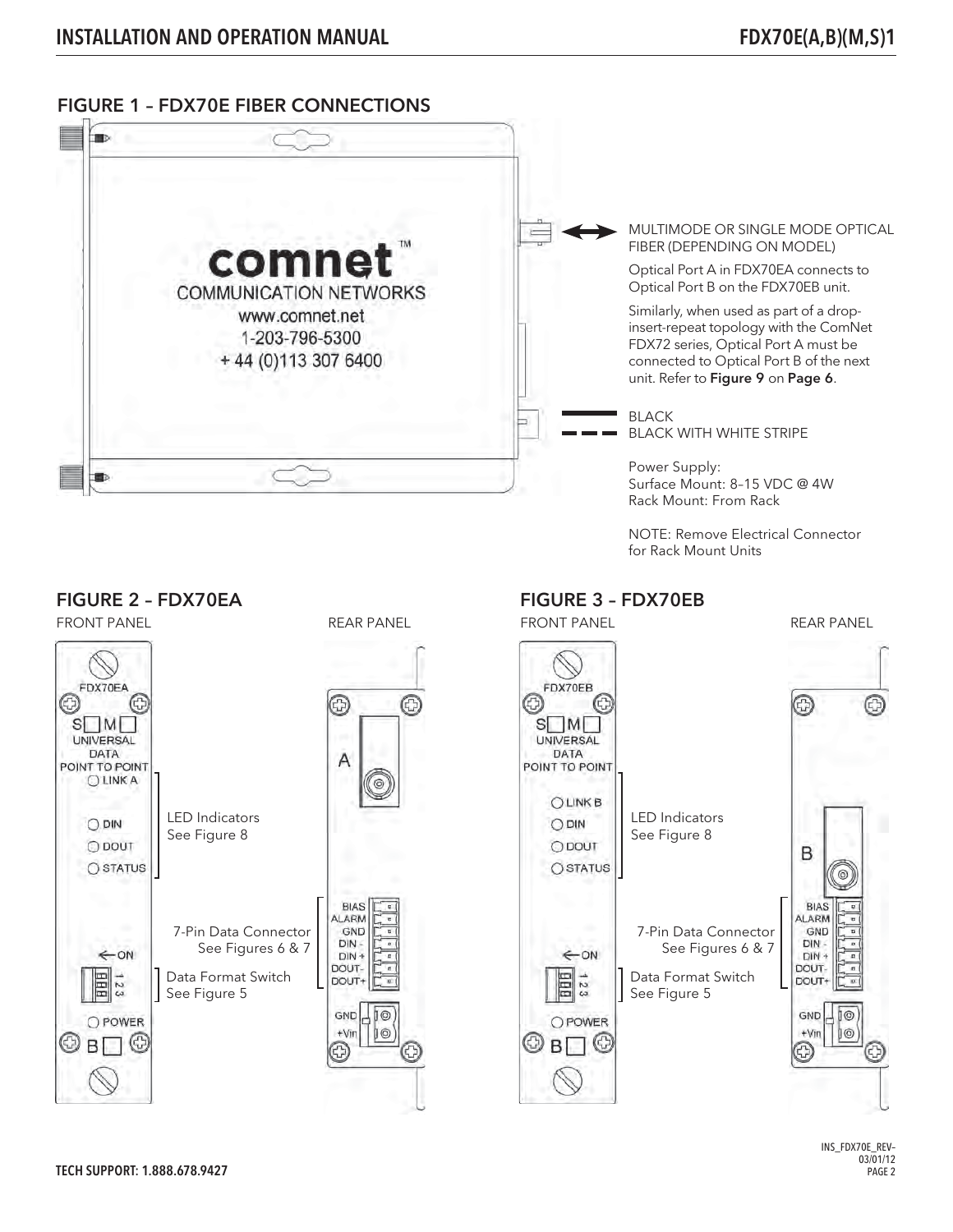RS422, Bi-Phase or

## FIGURE 4 – DATA FORMAT SWITCH POSITIONS



#### Switch

Located on front panel.

The first two switches set the data type, the third sets the Master/Remote Mode.



RS485 2-Wire, Sensornet Data 1 2 3



Master Mode 1 2 3





4-Wire Data 1 2 3



Remote Mode 1 2 3



There are two virtual data channels shared between all FDX70E or FDX72 units in a system: a Master channel and a Remote channel. The Master/Remote Mode switch sets the data channel used by the equipment connected to each FDX70E unit in the system. The behavior of a Master and Remote depends on the data type (set by switches 1 and 2):

#### RS232, RS422, RS485 (4-wire)

One unit must be set to Master Mode, and the other unit should be set to Remote Mode.

When used here is no limit to the number of Masters or Remotes in a system as long as the connected equipment can handle multiple Masters and multiple Remotes. Most applications requiring Master/Remote communications would use just one Master and multiple Remotes. Masters can communicate with all Remote units, but not with other Masters. Remotes can communicate with all Masters, but not with other Remotes.

#### RS485 (2-wire)

The concept of Master and Remote are not used with RS485 (2-wire) mode. Rather, the Master/Remote Mode switch simply sets which of two independent data channels each unit will use. All Masters can communicate with each other, but not with Remotes. All Remotes can communicate with each other, but not with Masters. When in RS485 2W mode, all units should be set to the same mode.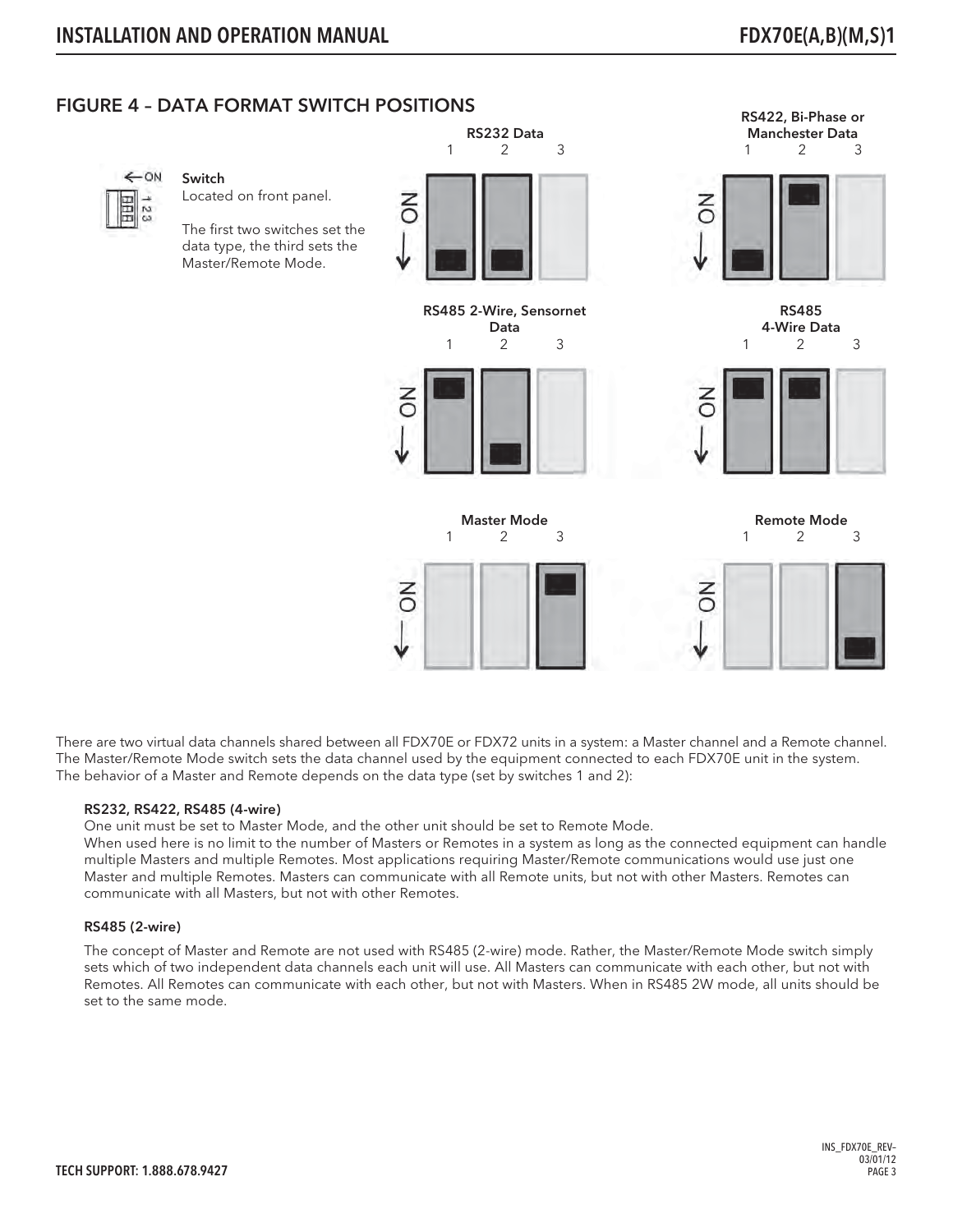## FIGURE 5 – DATA CONNECTIONS



## FIGURE 6 – 7-PIN DATA CONNECTOR



## FIGURE 7 – LED INDICATORS

|              | LINK A (FDX70EA) | LINK B (FDX70EB) | <b>DIN</b>         | <b>DOUT</b>      | <b>STATUS</b>                           | <b>POWER</b>        |
|--------------|------------------|------------------|--------------------|------------------|-----------------------------------------|---------------------|
| <b>GREEN</b> | Unit In Sync     | Unit In Sync     | Data Activity      | Data Activity    | System OK. No Alarm                     | ' Unit Powered Up   |
| RED          | Unit Not In Sync | Unit Not In Sync |                    |                  | <b>Fault Detected. Alarm Condition.</b> |                     |
| 0FF          |                  |                  | l No Data Activity | No Data Activity | $\overline{\phantom{a}}$                | ' Unit Powered Down |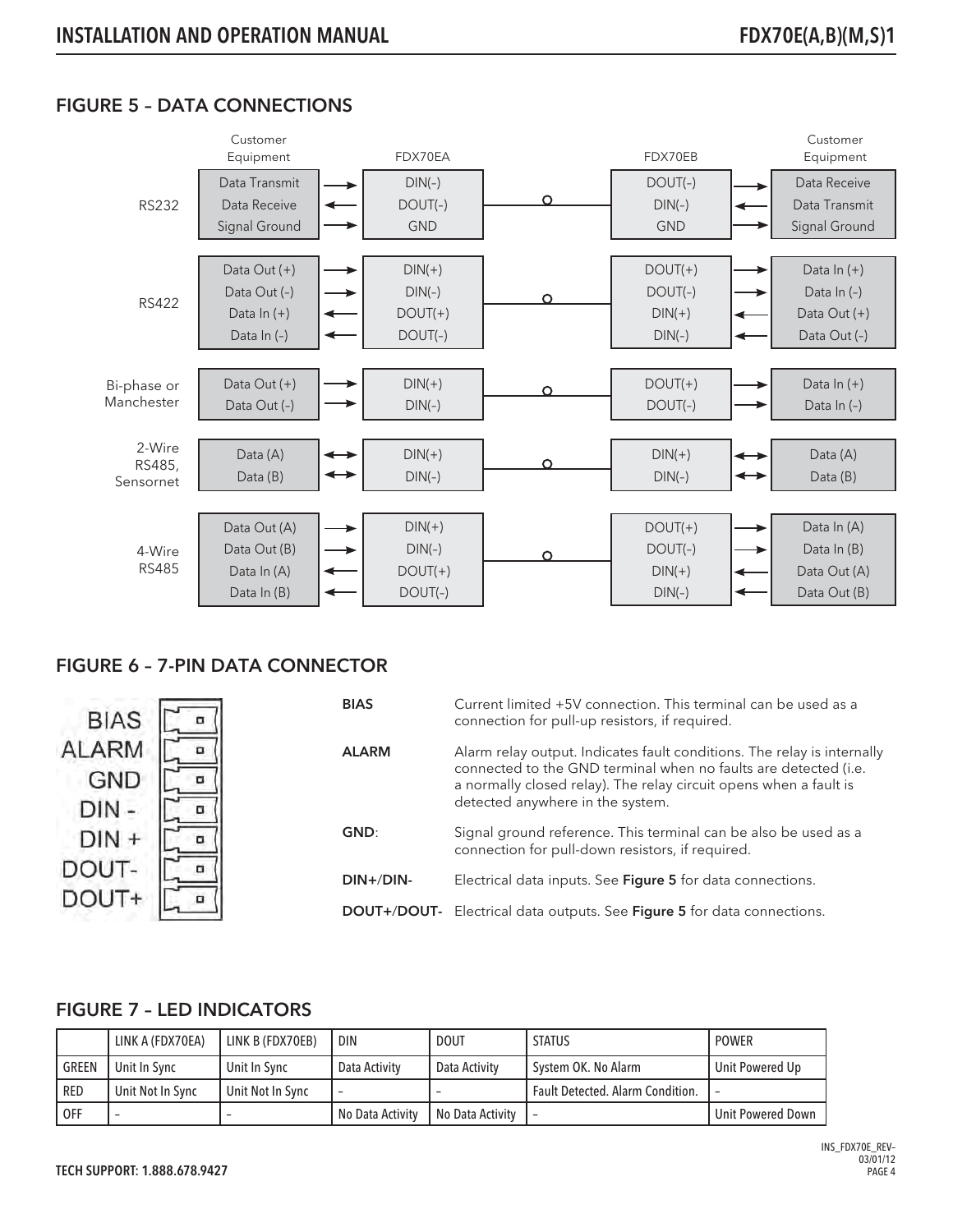## FAULT CONDITIONS

A fault condition is when a FDX70E unit system loses power or optical link. The FDX70E provides three LED indicators to help identify when and where fault conditions occur in a system:

- 1. ALARM relay output
- 2. STATUS LED
- 3. LINK A and LINK B LEDs

When a fault occurs, the ALARM relay on every FDX70E in the system goes from closed to open. In addition, the STATUS LED on every FDX70E in the system goes from solid green to solid red. The LINK A and LINK B LEDs can then be used to identify the actual location of the fault based on their color and pattern:

- Solid Green Optical link has been established between this optical port and the adjacent FDX70E over fiber. Furthermore, every other unit in the system is also reporting that link has been established. There are no faults in the system.
- Solid Red **Optical link over this port has been lost.** This could be due to a broken fiber, a bad connection, or loss of power at the adjacent unit.

## FIGURE 8 – TYPICAL APPLICATIONS

Linear Drop-Insert-Repeat Chain using compatible FDX72 units